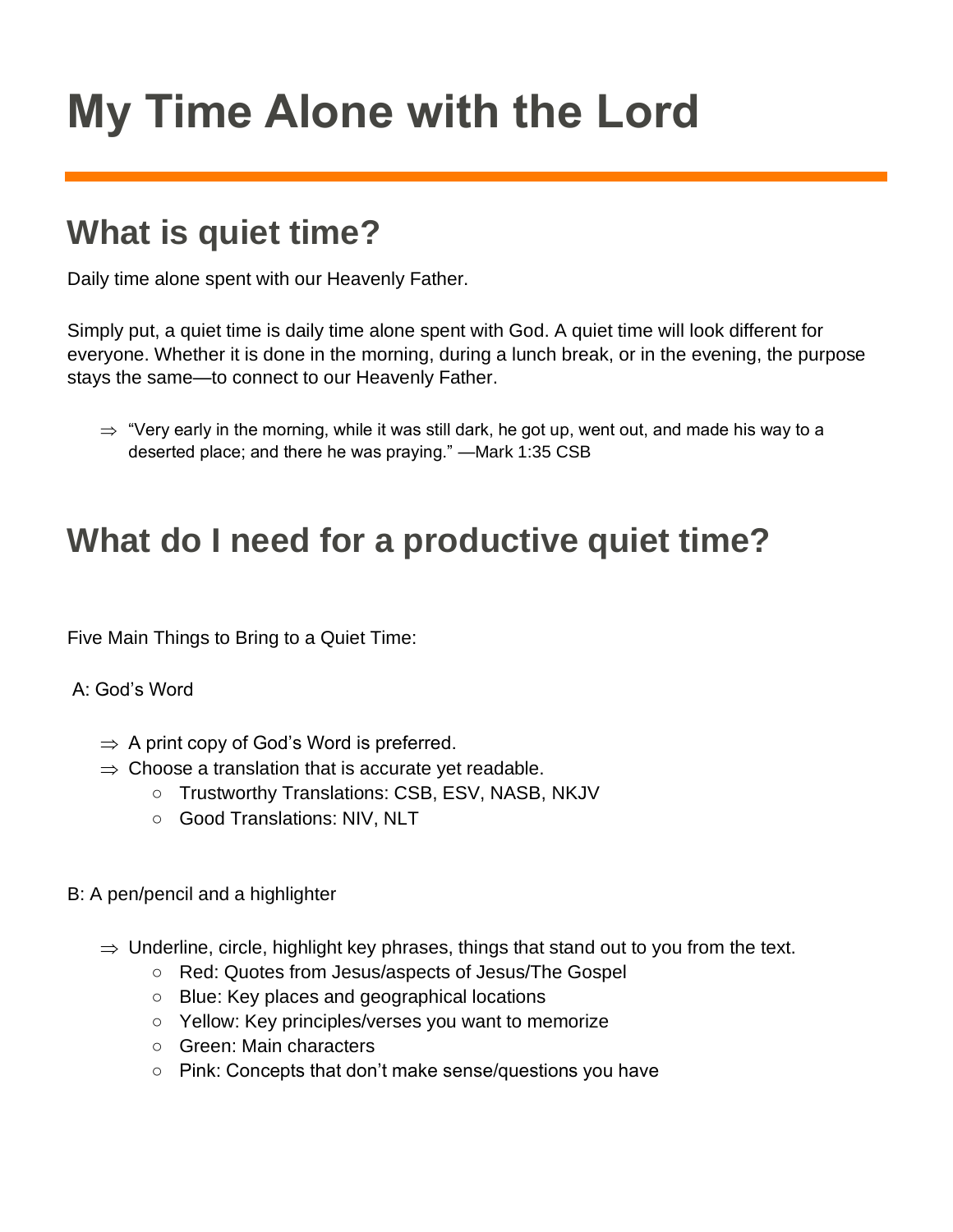#### C: A Journal

- $\Rightarrow$  Make a habit of journaling in your quiet time what God is teaching you.
	- Examples: How is God revealing Himself to me? What is God teaching me? Where am I struggling? What needs to change in my life?
- $\Rightarrow$  When you write down what God is teaching you—include dates. One of the neatest things is when you go back and look at what God taught you during seasons of your life.
- D: A Bible reading plan
	- $\Rightarrow$  Key Helps:
		- Bible study app (You Version, Olive Tree, Dwell)
		- Devotional magazine/guide
	- $\Rightarrow$  Having a specific Bible reading plan will help you stay focused and see what God is teaching you.
		- o Examples: Yearly plans, Chronological plans, OT/NT plans, 30 days with Jesus, etc.
- E: An Open Heart
	- $\Rightarrow$  God is moving...but are you missing it?

# **What are some productive elements of a quiet time?**

A: Bible Reading and Intake

- $\Rightarrow$  Four Elements of Bible Reading and Intake
	- o Reading God's Word
	- o Studying God's Word
	- o Memorizing God's Word
	- o Meditating on God's Word